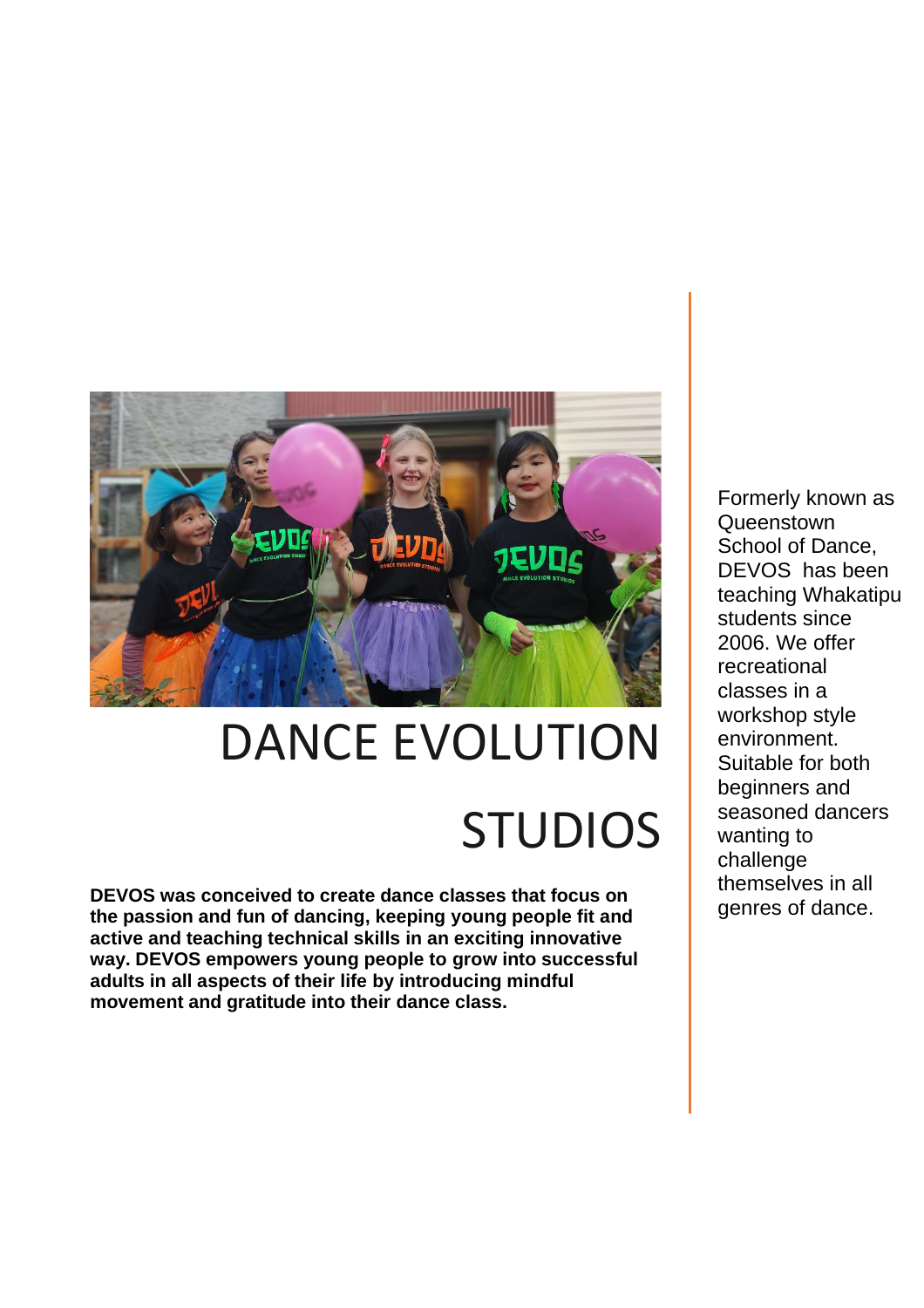### DEVOS QUEENSTOWN TIMETABLE 2022 **DEVOS CLASS DESCRIPTIONS**

**DANCE FUSION** is a recreational class that teaches all styles of dance in a workshop style environment.

This class includes a warm-up, mindful movement and one technical exercise focusing on general dance technique.

**Dance Fusion for school years 1 to 4** teaches aspects of every style of dance including jazz, ballet, contemporary and hip hop. The aim of this class is to provide a strong base and knowledge of general dance technique and dance moves.

**Dance Fusion for school years 5+** introduces a stronger focus on commercial jazz. This is the fun style of dance seen on Music Videos, Instagram and Tik Tok. The aim of this class is to learn lots of different dance moves and dance styles, to explore self-choreography and self-expression and to acquire the skills and confidence to perform dance. These classes suit both absolute beginners and advanced dancers.





**EXTENSION CLASS** is for those students wishing to pursue dance seriously. *To enrol in this class, students must also be enrolled in a Dance Fusion class.*

The Extension class teaches technical exercises which will enhance flexibility, strength and focus on learning correct technique in executing dance moves.

The primary focus is on Jazz, Ballet and Contemporary technique. This includes foot articulation, spine alignment, rib stabilisation, turn-out, arm alignments, body isolations and limb extension. Students will learn how to jump, land, balance and turn correctly.

**HIP HOP FUSION** is taught in a fun, workshop style environment of mixed ages with multiple teachers each sharing their individual knowledge and expertise. We aim to teach all styles of hip hop equally, in a supportive fun group atmosphere. This class is open to all abilities.

#### **\*NEW\***

**ADULTS 4 WEEK BLOCKS for Beginners to Intermediate.**  A relaxed fun dance class, grab some friends and join us! Block 1 – August 1st Block  $2 -$  September  $5<sup>th</sup>$ 



#### **\*NEW\***

**MUSICAL THEATRE – SONG, DANCE AND DRAMA for 9-12yr olds.** Do you want to be a triple threat? This class is taught jointly by Zelia Horrell and Anna Stuart. Zelia is a dynamic drama and singing coach and Anna Stuart will be teaching musical theatre style dance and tap dance (tap shoes not needed). Each term we create a magical musical theatre piece that is performed for friends and family.

**MINIGROOVERS – PRE-SCHOOL DANCE for 3&4yr olds.** These classes are levelled at introducing young children to the joy of dance without the stress and extra cost of examinations and uniforms. Our teachers are experienced with pre-schoolers and although we focus on having fun, our goal is to set a disciplined dance environment in which we can lay the foundations of dance for their future. Instilling a love for dance and the joy of movement. Jazz, Hip-Hop and Classical techniques are studied in class. All genres are vital in learning to be a versatile dancer. This class is designed so that pre-schoolers can join part-way through the year and still feel successful. *(note parents are welcome to watch, but not to chatter)*